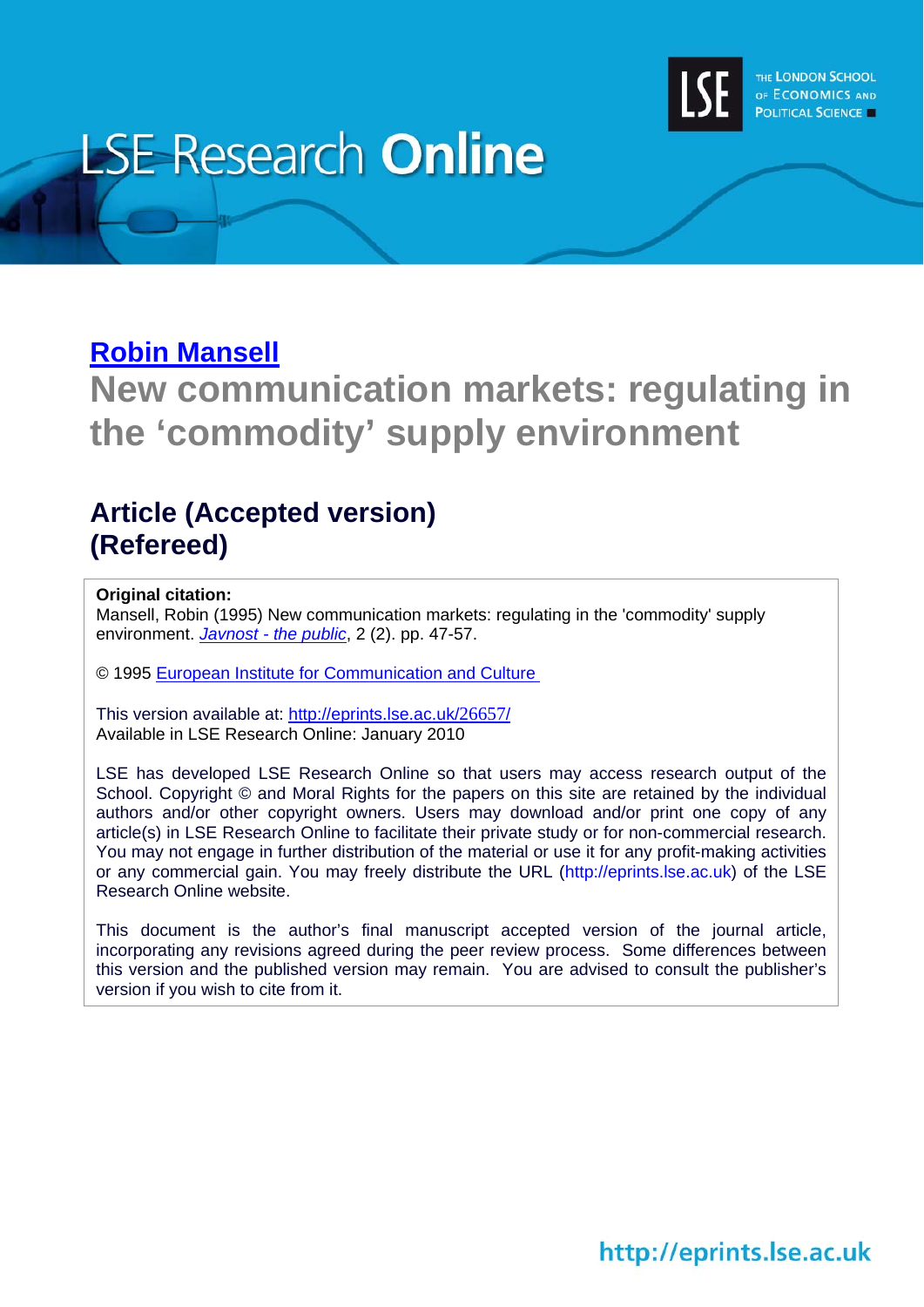New Communication Markets: Regulating in the 'Commodity' Supply Environment

by

Professor Robin Mansell

Science Policy Research Unit University of Sussex, UK 23 April 1995

Keynote paper prepared for the International Association for Mass Communication Research (IAMCR/AEIRI) Conference, Session on 'Information Infrastructure Initiatives: Implications for the Nation State' organised jointly by the Communication Technology Policy and Law Sections, Solvenia, 27-30 June 1995, forthcoming in *Javnost/The Public*

Published as

Mansell, R. (1995) 'New Communication Markets: Regulating in the 'Commodity' Supply Environment', *Javnost/The Public*, II(2): 47-57.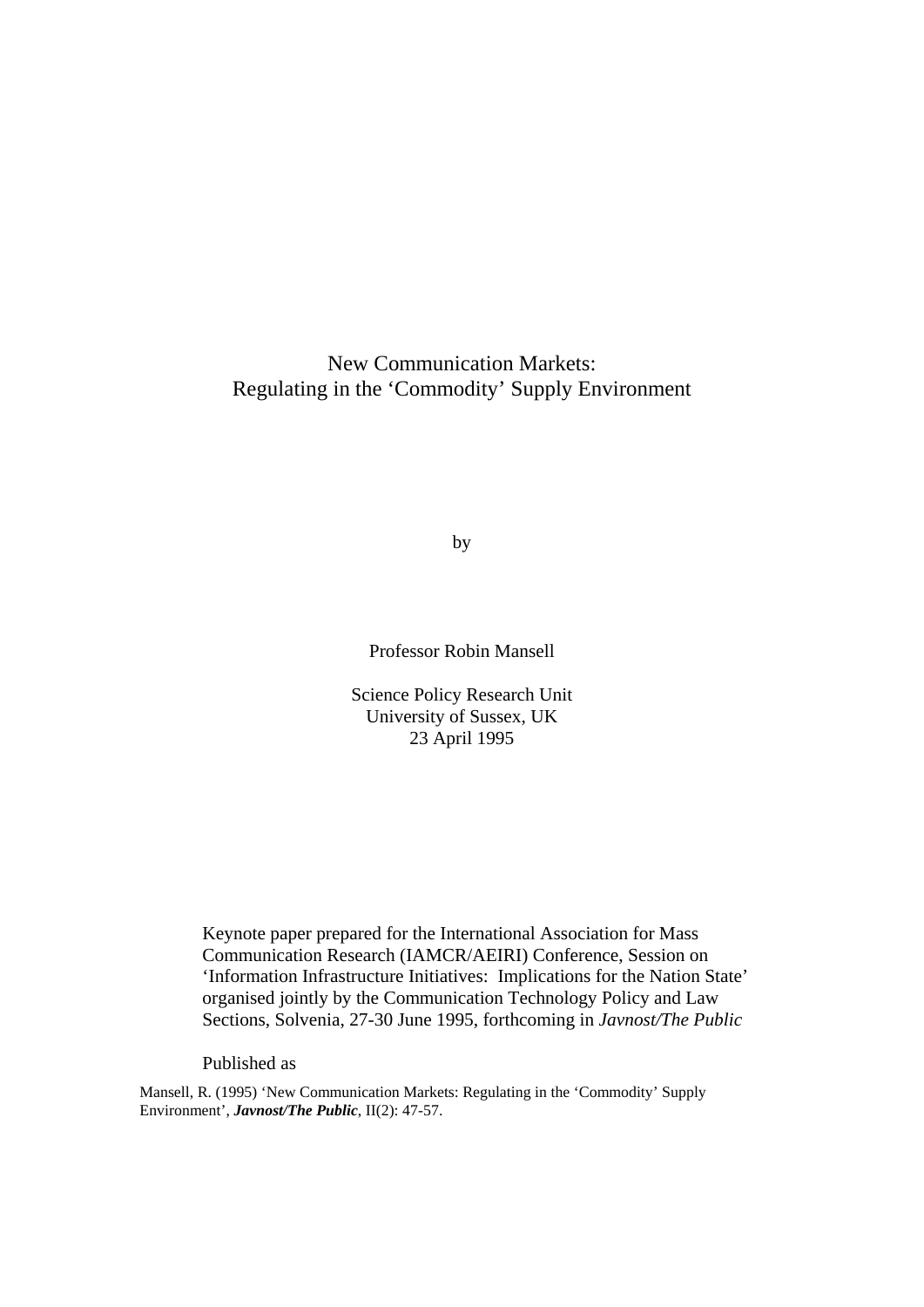#### New Communication Markets: Regulating in the 'Commodity' Supply Environment

#### 1*. Introduction*

Private stakeholders and public policy makers in Europe, North America and Asia have come to regard the communication infrastructure - or the 'information highway' - as a major piece of a complex economic and political puzzle. Once the puzzle is complete, they suggest, all the social and economic benefits of the information society will become available to citizens and businesses. As the rhetoric would have it, the introduction of ever higher capacity communication networks will enable economies to prosper, the creation of new socially and economically productive employment opportunities, and the enhancement of the quality of life for a growing proportion of the world's population.

Electronic modes of communication have been experiencing very rapid innovation and developments in telecommunication, computing and software technologies are changing the way we interact in the world. Audio, video and print information, converted into digital signals, and packaged as multimedia stand-alone or networked products, is capturing the imagination of technologists, futurists, educationalists and policy makers. This paper focuses on the reconfiguration of policies and regulations which is proceeding alongside innovations in communication technologies and in the structure and organisation of communication markets.

The paper raises three main questions: 1) Are the predominant characteristics of policy and regulation that are emerging in the 1990s adequate to ensure that the 'information highways' will be accessible and that they will maximise the potential for participation in the information society of the twenty-first century? 2) In the face of uncertainty and the limited resources of policy makers, where should available resources be focused? 3) Will the twenty-first century see the withering away of regulation, or will it see a renewal of public policy and regulation in the 'public interest? These questions are addressed within the framework of a strategic evolutionary model of the new communication supply markets.

#### 2.0 *Policies for a Knowledgeable Society*

The term 'knowledgeable society' was coined in 1966 to suggest that societies would come to be characterised predominantly by the collection, organisation and interpretation of their knowledge in a continuous effort to extract meaning applicable to the problems at hand (Lane 1966). At least since the 1950s, scholars have been investigating whether the combined impact of innovations in the technical characteristics of the communication infrastructure and the 'infostructure' of advanced industrial societies are consistent with democratic participatory ideals or whether they are increasingly divisive and exclusionary. Some have focused mainly on the organisation of the scientific knowledge creation enterprise (Bernal 1954); others on whether tacit knowledge is resistant to exchange via the sophisticated 'bits' and 'bytes' of digital communication (Polanyi 1962); and still others on the historical recurrence of monopolies or oligopolies of knowledge consistent with the structure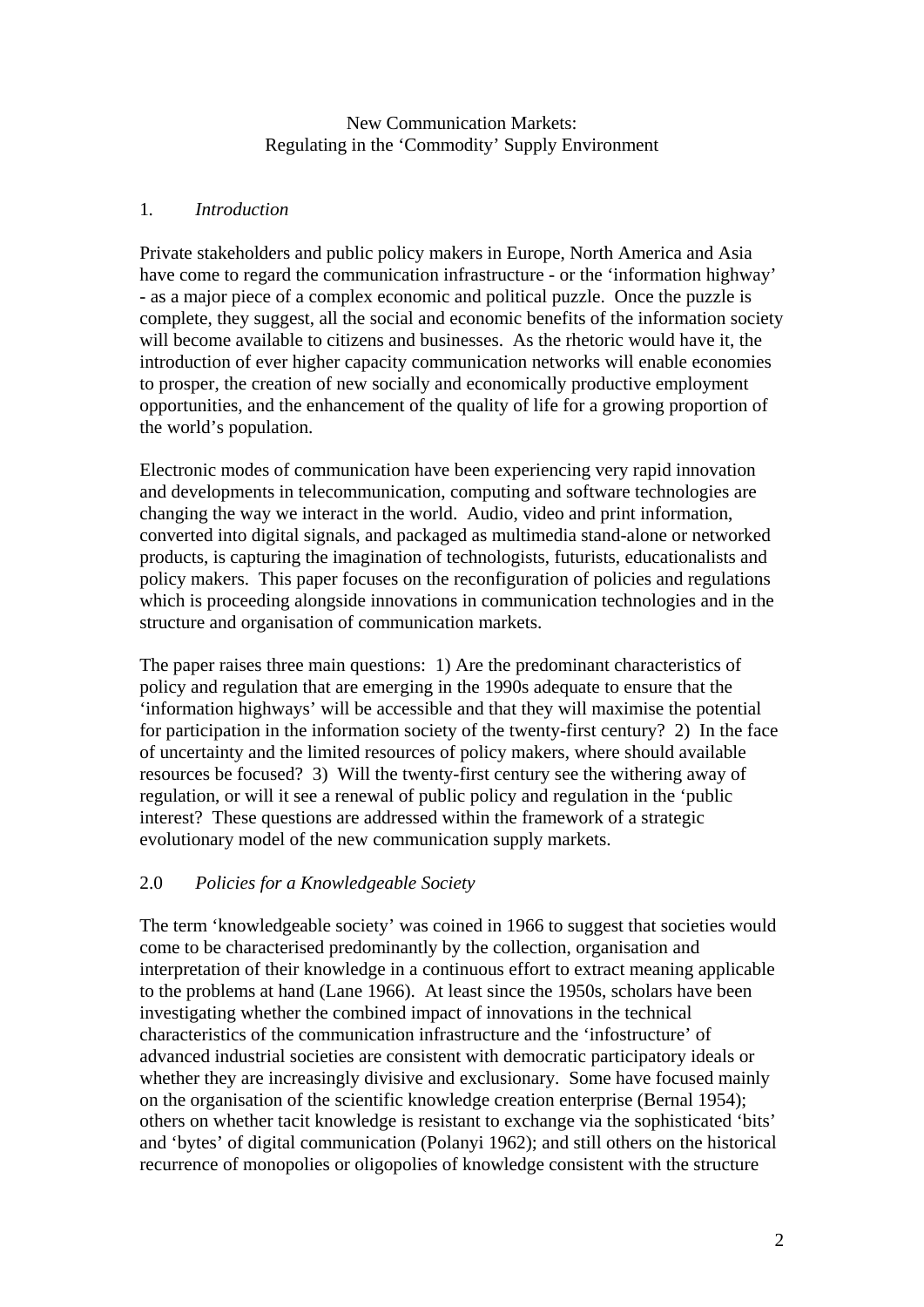and organisation of each new wave of innovation in the technologies of communication (Innis 1951).

By the 1980s and 1990s, the lessons for social science inquiry into the implications of advanced communication technologies had become very clear. If we are to penetrate the rhetoric and mystique of 'the greatest technological juggernaut that ever rolled' (Freeman and Soete 1994), it is necessary to couple analyses of the social and economic aspects of the 'infrastructure of communication' with those of the 'infostructure', that is, the ways in which knowledge is produced and used. Questions about the distribution of the production and use of all forms of knowledge - both scientific and that which informs our everyday lives - are inextricably linked to the configuration of the infrastructure of communication. Questions about the technical characteristics of advanced communication technologies and markets are also simultaneously questions about the social, economic and political organisation of their development and use. Gibbons *et al*. (1994) refer to the 'new institutional landscape of knowledge production'. It is institutions, whether they be firms, policy making organisations or regulatory bodies, that need to be at the heart of any consideration of the adequacy or inadequacy of polices and regulations in the new communication markets.

The development of conceptual models which can be used to explore the structures and processes that are shaping the expansion of communication markets into a multitude of new service configurations calls for analysis in two important areas.

 The first is a focus on the technical designs and architectures of communication networks - what are the technical parameters of infrastructure controls, signals, and tolls? The second is a focus on the design of policies and regulatory environments what are social, economic and political parameters of communication controls, signals, and tolls? These two areas can be integrated using a *strategic evolutionary*  model of the development and diffusion of information and communication technologies. This model can be used to suggest areas in which public policy and regulatory initiatives need to be concentrated to promote the social and economic objectives of maximising the potential for participation in the 'knowledgeable' society of the twenty-first century.

#### 3.0 *A Strategic Evolutionary Model*

Regardless of whether the 'information highways' of the future are comprised of optical fibre networks or of a mix of optical fibre, coaxial cable, copper and radiobased technologies, the fruits of technical innovation have brought the potential for vastly expanded capacity, the promise of flexibility and greater choice of services for users, as well as the potential for flourishing competition in the marketplace. In the language of the economics of technical change, technologies and markets are coevolving (Nelson 1994). Central to this evolutionary process is institutional change. Changes in institutions affect all aspects of the configuration of technologies and markets. Analysis of the co-evolution of technologies and markets in the context of the 'information highway' calls for the application of a conceptual model that suggests: how suppliers and users will *control* the evolution of the information infrastructure; how consumers will *signal* their preferences for new services in the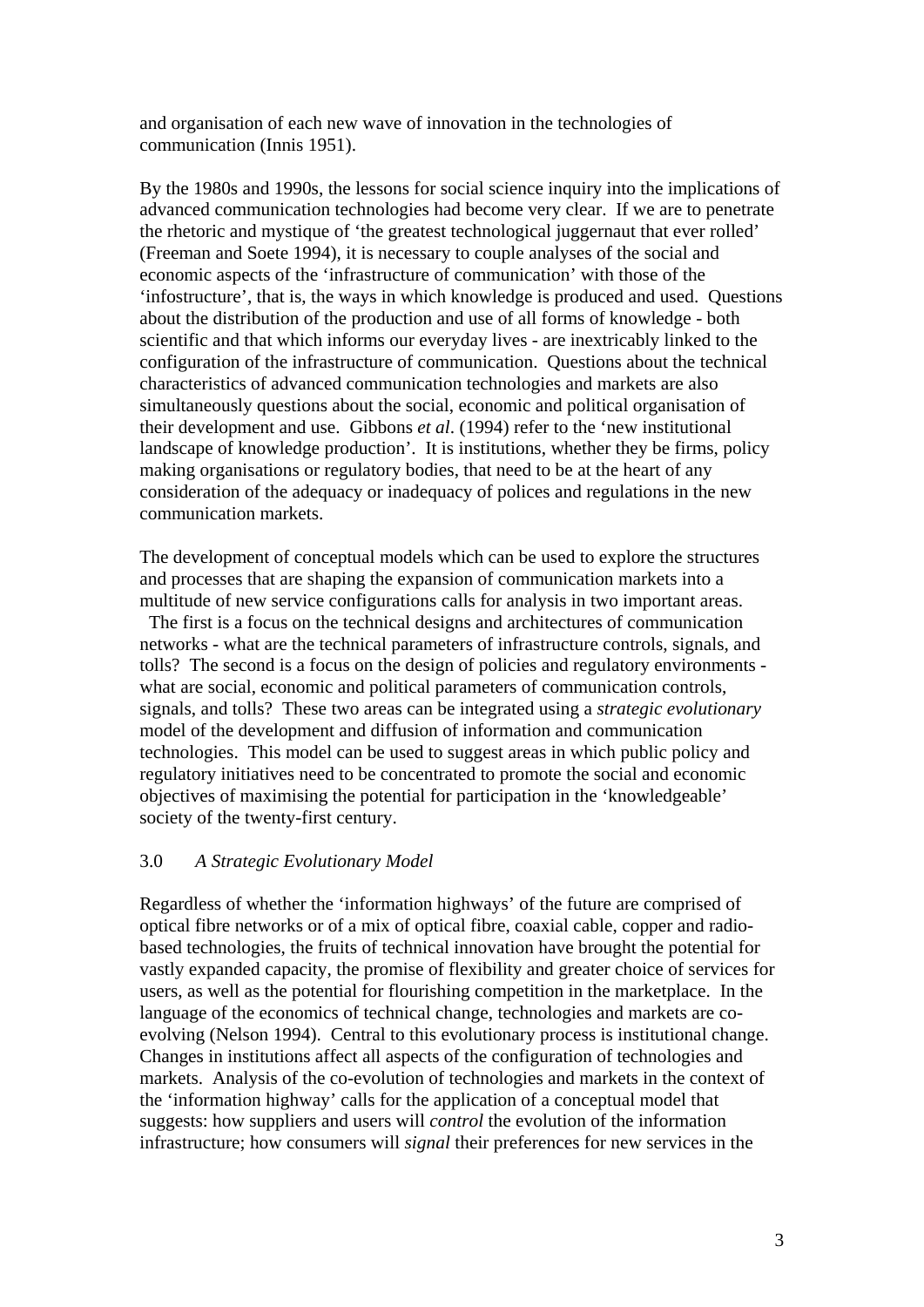marketplace; and how political and economic incentives will govern the *tolls* (prices) of accessing and using these infrastructures.

There are two alternative models that are implicitly or explicitly employed in the growing literature on the development of information infrastructure and they appear in both national and global contexts. There is first a full competition model which envisages a transition to an unregulated 'commodity' market. Second, there is a model that envisages that economic and political incentives remain in place to create conditions for the continuing monopolisation of markets, even in the face of technical change.

#### 3.1 The Full Competition Model and 'Commodity' Supply Environment

The decade of the 1980s was characterised by the introduction of liberalised markets for telecommunication supply. Competition in the supply of the components of the communication infrastructure continues to be positively sanctioned by the policies of governments in many countries. There is little dispute about the theoretical impact of the competitive marketplace which the liberalisation of markets is expected to encourage. In theory, markets are expected to evolve to encourage the supply of multiple competing network and service operators and their networks are expected to be seamlessly 'stitched' together by transparent agreements among competitors (Calhoun 1992). The traditional public telecommunication network operators are expected to compete and win business alongside cable and other fixed network operators and suppliers of radio-based infrastructure. In practice, however, the uncertainty associated with the willingness of customers to pay for advanced communication services (including interactive 'multimedia' services) has meant that there is considerable reluctance on the part of many national policy makers and private sector companies to opt for policies and regulations that would lead to a market structure that even begins to approximate the conditions envisaged by the full competition model.

State or privately owned public telecommunication operators historically have provided the vast majority of the national infrastructure facilities for the origination and termination of communication traffic. The liberalisation of national communication markets during the past decade or more has progressed to the point that some analysts envisage future markets in which entry occurs in all segments (i.e. networks and services). For example, in principle, international communication traffic originating on a network owned by operator A in country X could be terminated in country Y on operator A's network or on a network owned by another operator in country Y. Such traffic might be routed through a network in country Z owned by operator A, B or C on the way to its destination. The traffic itself might be processed by operator A, B, C, or D as value is added to information content by service providers. The organisation and administration of billing, maintenance, security, and management could be integrated with the provision of service by operator A in the originating country, or it could be handled by any one of a number of other parties.

In this type of market, the theoretical number of potential owners/operators of the network and service components which handle communication traffic could rise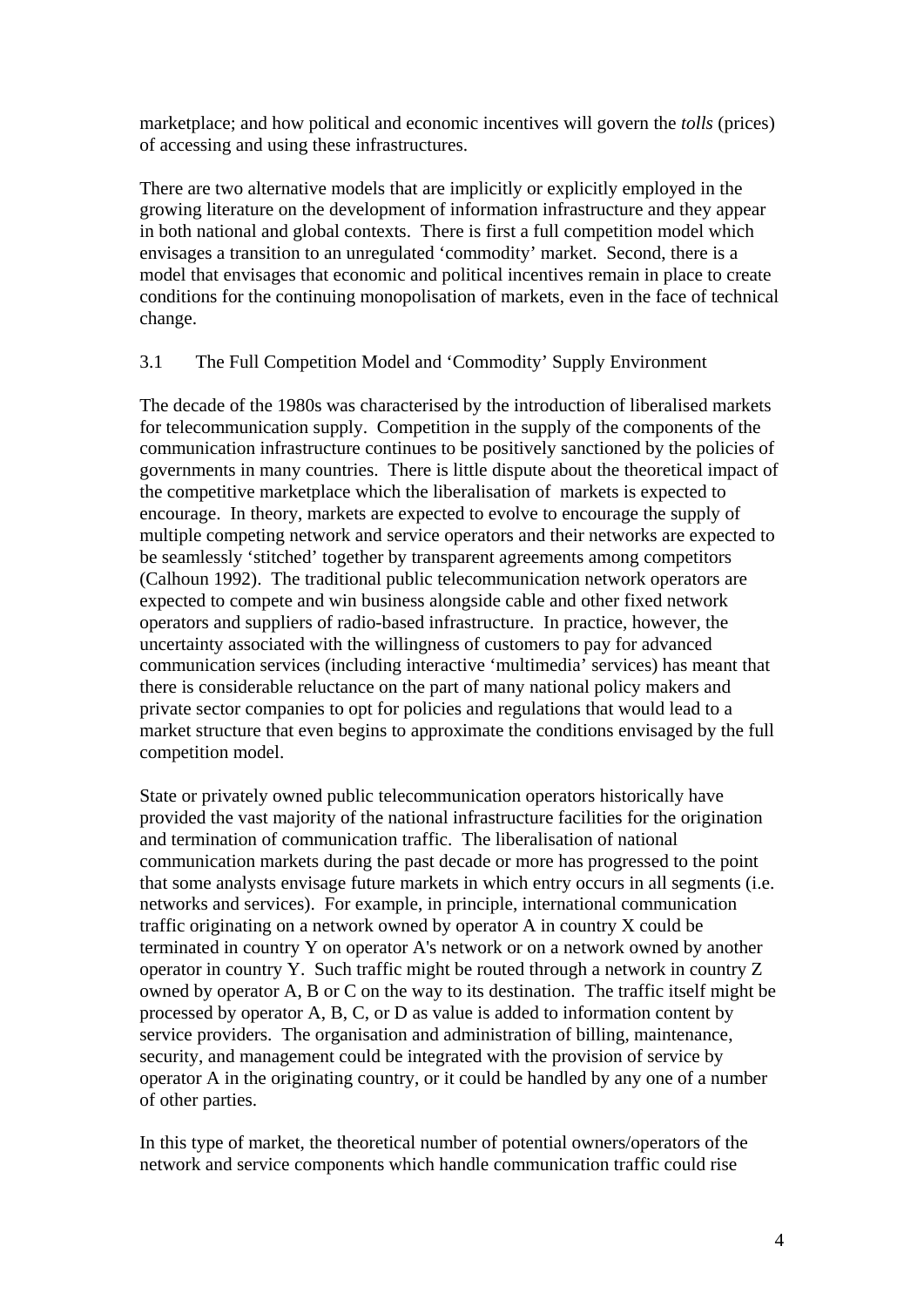exponentially. The share of traffic and revenues accruing to any single supplier would reflect its technical superiority, the variety and quality of its services, and the efficiency of its operation. The characteristics of the 'network of networks' would be neutral as to cost and revenue advantage for any individual network or service operator - and it would be neutral from the perspective of users, both large and small.

The failure to reap the benefits of this model generally is ascribed to the transitional problems of an unevenly liberalising communication marketplace. Suppliers point to the recalcitrance of monopoly or dominant network infrastructure operators in national markets as a major reason for their failure to meet efficiency, diversity and quality of service objectives.

The assumption is, however, that competitive entry will resolve inefficiencies and distortions of supply. Competition is expected to ensure that the provisioning of voice, data, and image services is based upon the optimisation of the economic and technical characteristics of networks in response to user requirements. The transmission, switching and information processing components of communication networks in this model effectively become *commodities* in the marketplace. These commodities could be mixed and matched according to user specifications and preferences. In the full competition model envisaged by some analysts, communication network and service suppliers would compete on the basis of price and quality differentiation. Their success or failure would reflect their business acumen and ability to maximise their competencies through a careful balancing of competition and collaboration with suppliers of different network commodities. Table 1 shows the predominant characteristics of this model.

--------------------- Insert Table 1 about here

In some cases, end-to-end ownership and management of infrastructure facilities would provide an attractive route to competitive success. In others, end-to-end infrastructure supply might be coupled with the outsourcing of other requirements to third parties. Competition in this model implies the eventual commodification of all aspects of network and service supply. In this event, no special features of technology or the market would call for sector-specific national policies or regulations. The market would create strong incentives for the creation of generic intelligent network platforms, open access for all service suppliers and end users, and for the gradual 'withering away' of the formal institutions of public intervention via regulation.

No single supplier would have superior competence in the production of the commodities required to provide the range of services needed by any single large (or small) customer. In this model, there is nothing special about communication network or service supply which distinguishes it from any other industry sector. The market would provide the signals necessary to ensure the development of innovative, accessible and affordable services.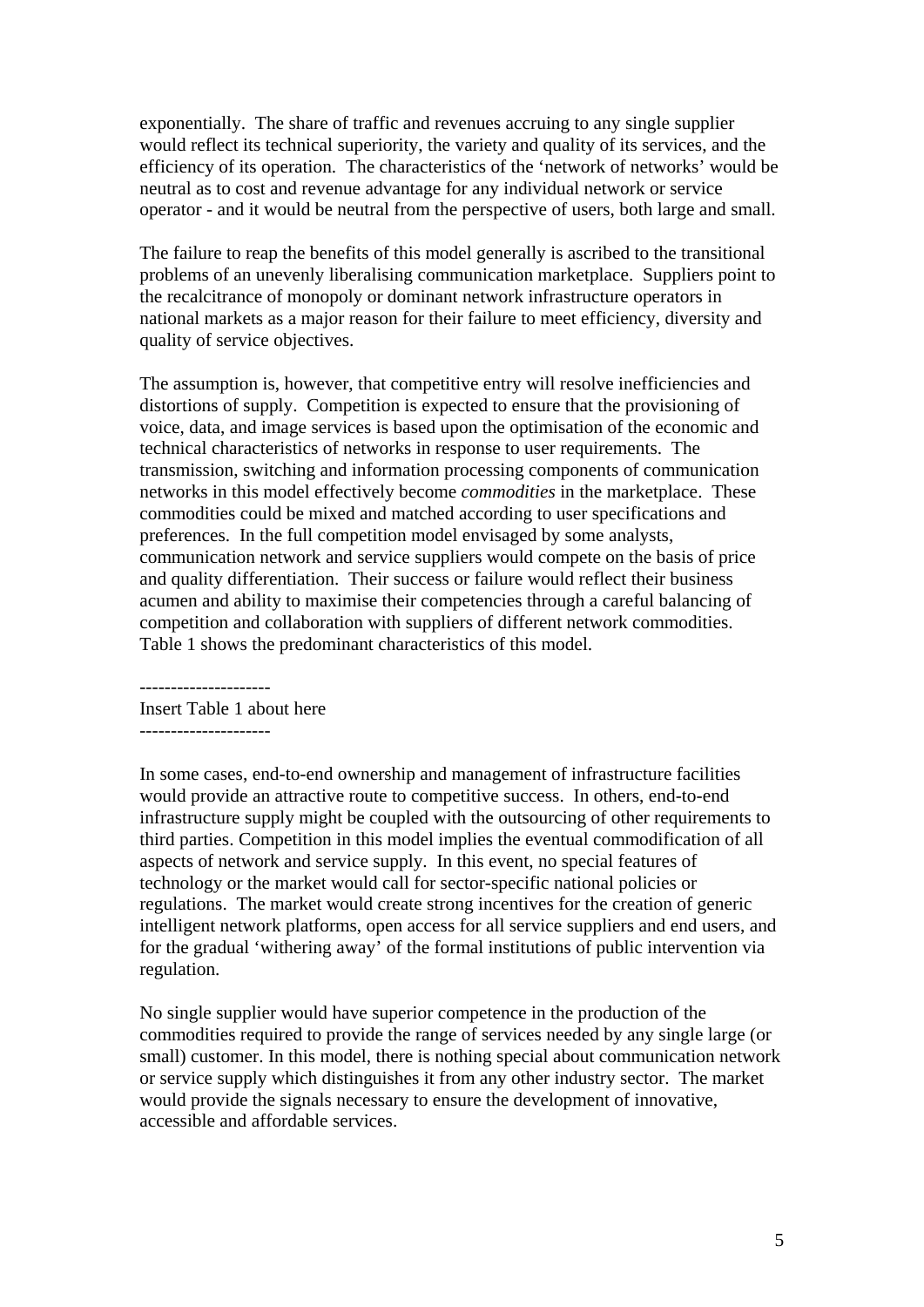This model would prevail, however, *only* in a market in which there was uniformity within and across national markets, that is, open competition in all aspects of the communication supply market. Even the strongest advocates of open entry in national communication markets do not expect this situation to prevail for several decades (Mansell and Credé 1995). The absence of the conditions needed to fulfil the assumptions of the full competition model is not attributable merely to a failure of political will on the part of governments. Liberalisation of communication markets can bring some benefits but it also brings disadvantages. These are associated with the continuing process of the monopolisation of markets, increasing co-ordination costs, and the exclusionary impact of networks that fail to achieve the conditions assumed by the full competition model (Mansell 1993). If communication markets are unlikely to evolve - because of their special characteristics - into fully competitive commodity-like markets,what model can serve as a more effective guide to public policy?

#### 3.2 *A Strategic Evolutionary Model*

The characteristics of communication markets in countries such as the United Kingdom and the United States where substantial market liberalisation has been introduced have the attributes of a *strategic evolutionary* model (Mansell 1993). The co-evolution of markets and technologies in the face of competition and other market liberalising measures is characterised by the following features: 1) proprietary network interface standards are maintained in key segments of the public network infrastructure; 2) there is resistance by dominant suppliers to requests that they unbundle network resources (software functionality) and introduce transparent costing methodologies; 3) there are superficial variations in equipment and network design in some submarkets, cross-subsidies are used when they are likely to go undetected, and price and quality differentiation are introduced only in submarkets where competition is strongest; 4) service competition including maintenance, billing, use of network resources and service applications is weak in most submarkets and strong generally only where the majority of customers are large globally operating multinational firms; and 5) uneven network and service access conditions are perpetuated as a result of uneven geographically distributed access, varying restrictions on the use of public network resources, price discrimination based on unjustified volume discounts and difficult negotiations over network interconnection.

These characteristics are summarised in Table 2.

Insert Table 2 about here

In spite of the rhetoric which characterises advocacy of the benefits of the full competition model, many of the new entrants to communication markets do not welcome completely unregulated markets. On the contrary, once they enter the market they regard further market liberalisation as inappropriate in the light of their commercial interests. In most cases, new entrants do not seek to, nor would they be able to, match the scope and coverage of existing domestic public telecommunication operators in terms of the extent of market penetration.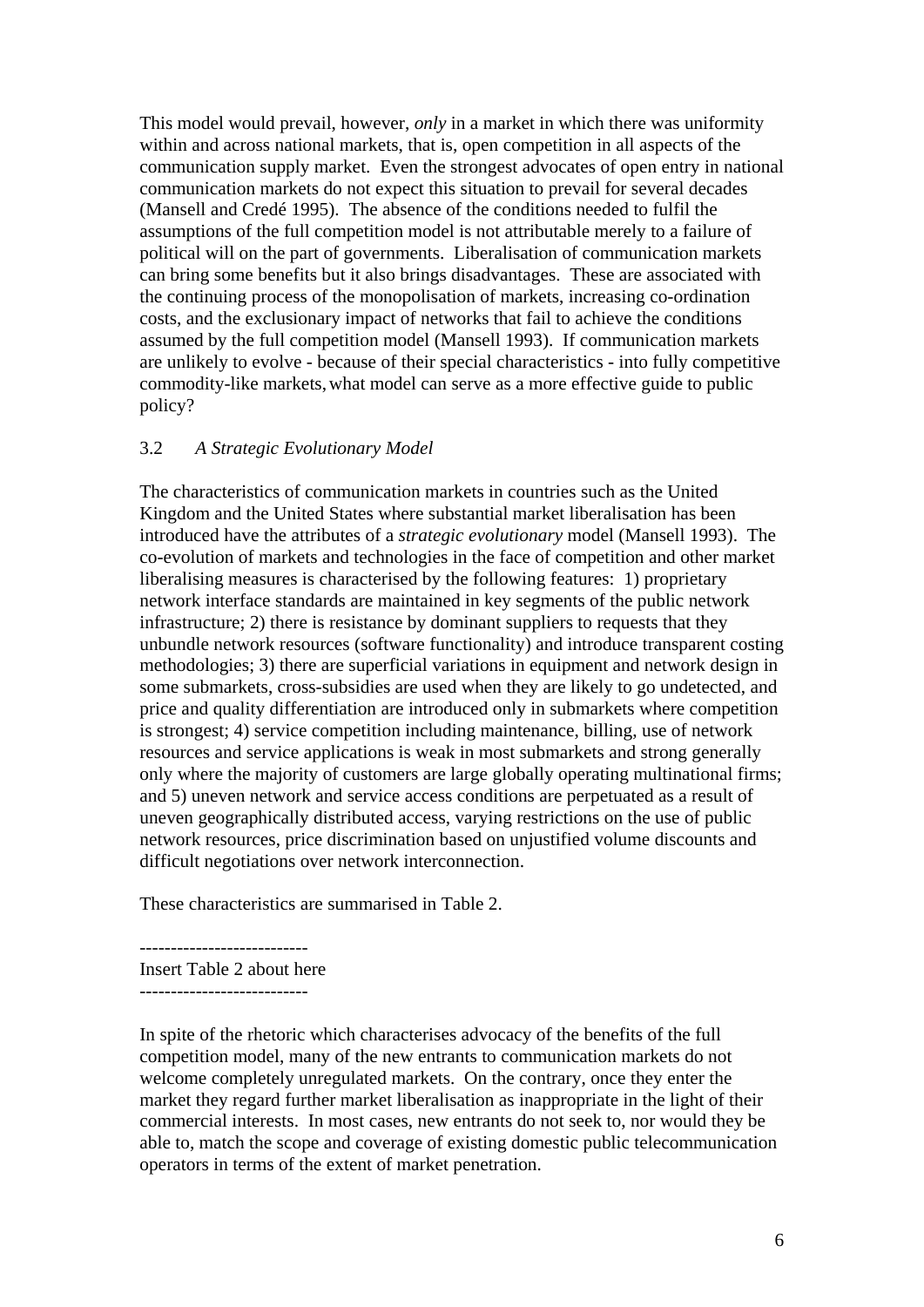The full competition model depends for its validity on the assumption that competition is principally price-based and products are relatively undifferentiated. Under such conditions buyers would be able to assess differences in prices and respond accordingly. The interests of sellers and customers would be served best by the withdrawal of regulations and by maximising the opportunities for open entry. However, most entrants to the new communication supply market aim to achieve a viable position on the basis of niche market service provision. This is akin to the type of competition which exists in a franchise market.2 All the western economies have enforceable laws which prevent imitation which undercuts an existing competitor unless a licence has first been agreed by the owner of a franchise allowing the name, procedures, etc., to be used. In order to meet the requirements of various franchise contractual terms, it is *necessary* for products to be differentiated in a number of different ways. The greater the similarity or 'passing off', the higher the likelihood of legal action.

In the *strategic evolutionary* model, communication suppliers or 'franchisees' do not 'compete' in the provision of their networks and services. Instead, suppliers are explicitly constrained from entering into some areas of the market. In the communication market of the 1990s, it is increasingly appropriate to use the franchise metaphor. For example, when foreign investors such as NYNEX or US West are granted a cable/telephony franchise in Britain, they are effectively being given rights analogous to a 'franchise' to offer a special type of service which did not previously exist. Similarly, when new entrants to local exchange markets are given licences which permit them to install fibre optic cable in the City of London, they are granted a form of 'franchise' which allows them to offer a specific type of service.

The franchise metaphor clarifies the apparent paradox whereby new entrants seek to retain regulation while they pay lip service to the full competition model - their main concern is protection of their respective 'franchises'. Suppliers in the new communication market of the 1990s negotiate the terms and conditions of regulation in the light of their long (or short) term economic and strategic objectives. For example, a study of the United Kingdom market which has experienced considerable liberalisation since the mid-1980s, $3$  shows that resistance to full market liberalisation (although frequently not in terms of overt corporate policy) is commonplace (Mansell and Credé 1995). At the time of the study in 1994, the only company to favour complete liberalisation was the incumbent network operator, British Telecom.4 The other entrants to the network and service market justified their resistance to completely open markets on the basis of their need for:

- Regulatory Stability: New entrants favoured a stable regulatory environment as opposed to elimination of all licence restrictions and regulatory controls.
- Voluntary Market Segmentation: New entrants selected a particular market segment in which to compete. Removal of regulatory constraints was unlikely to stimulate further investment.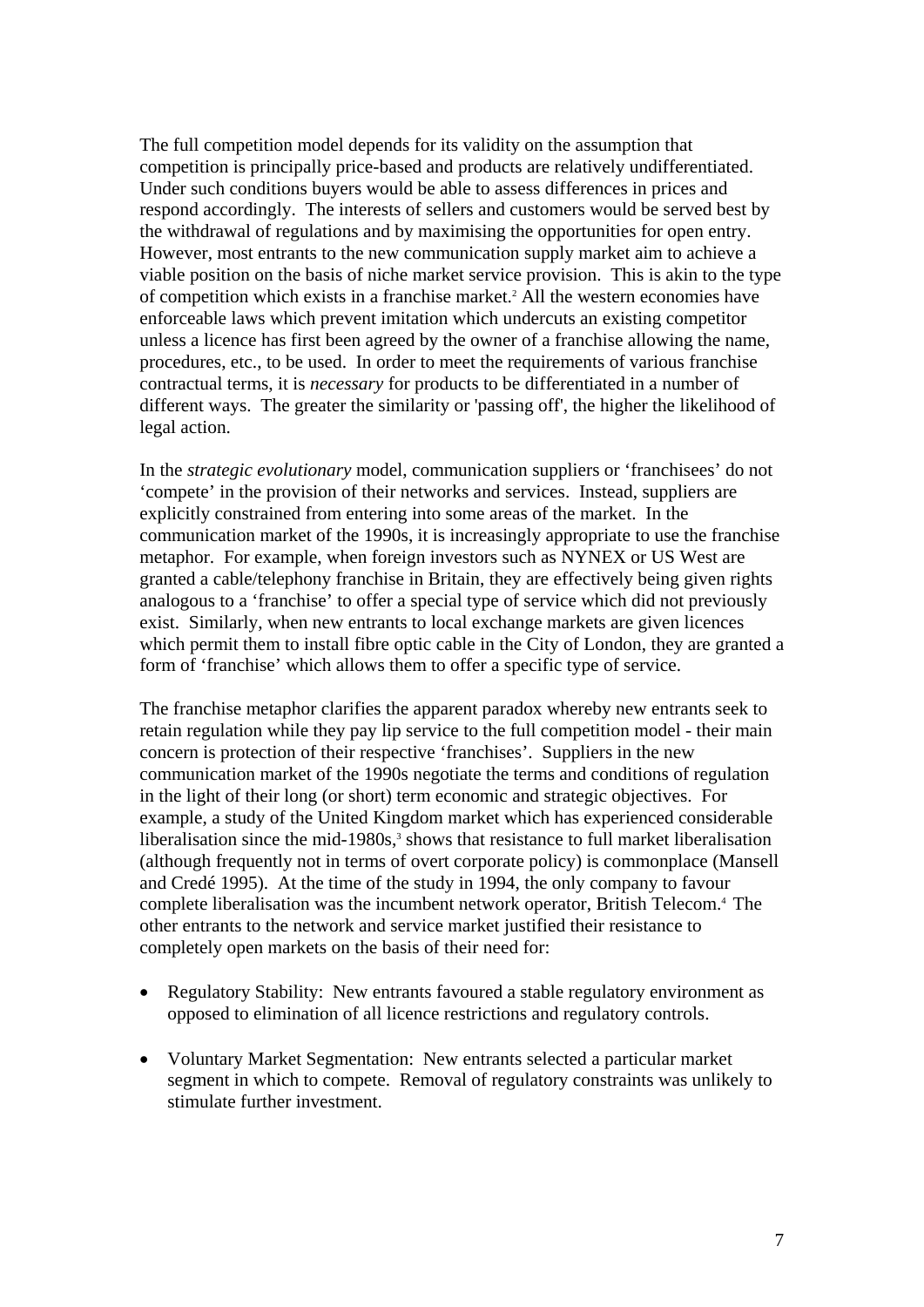- New Entry and Competition: Regulation was perceived as akin to the granting of exclusive or semi-exclusive franchises similar in nature to those awarded to cable franchisees.
- Strategic Market Entry Incentives: New entry was based on strategic considerations rather than primarily on financial factors.
- Regulation and Investment: New entrants openly sought the protection of the regulatory regime to ensure that the long-term payback of investments could be achieved.
- Emphasis on Service Provision: Although most entrants planned to construct new infrastructure, success was dependent on a company abilities to differentiate by higher *quality* and *unique* service provision.

Although the structuring of the new communication markets is clearly a reflection of the economic interests of both dominant and niche market players, the *strategic evolutionary* model draws attention to areas in which 'public interest' considerations such as universal public services, privacy protection, etc., can become embedded in the 'franchises' awarded to new entrants as they enter the market. Licence conditions can be used to establish conditions that give weight to the interests of individual consumers in areas were these are unlikely to coincide with those of suppliers and large customers.

The *strategic evolutionary* model draws attention to the necessary and continuing role of policy and regulation. Constraining the market power of dominant operators where their activities are anti-competitive or exclusionary; and creating incentives for new market entry when market liberalisation begins are conventionally recognised roles for policy and regulation in the telecommunication sector. A third role, however, needs to be emphasised and developed in the new communication supply market. This is to ensure co-ordination in the supply of complex communication systems via the terms and conditions of licensing or 'franchise' agreements. This role is needed in response to the complexity of new network and service environments, and to the need to build social and economic objectives explicitly into the operational conditions (technical and organisational) that govern entry and participation in the market.

The amount of competitive activity that has emerged thus far in the United States and in European countries is insignificant as compared to the potential for new entry in the communication supply market (Selwyn et al. 1993). However, as Selwyn et al. argue, even the presence of a significant amount of new entry would not be evidence of a long term trend toward effective, much less, full competition in the marketplace. 'As such, the presence of individual competitors does not result in 'competition' in a meaningful economic sense. More importantly, while the entry of new firms may ultimately rewrite the list of major industry players..., by itself it does not assure the long-run creation of market competition' (Selwyn et al. 1993: 7-8).

It may be argued that the new communication markets of the 1990s are becoming subject to the forces of global competition or rivalry and that they are therefore beyond the control of the policy and regulatory apparatus of many states. However,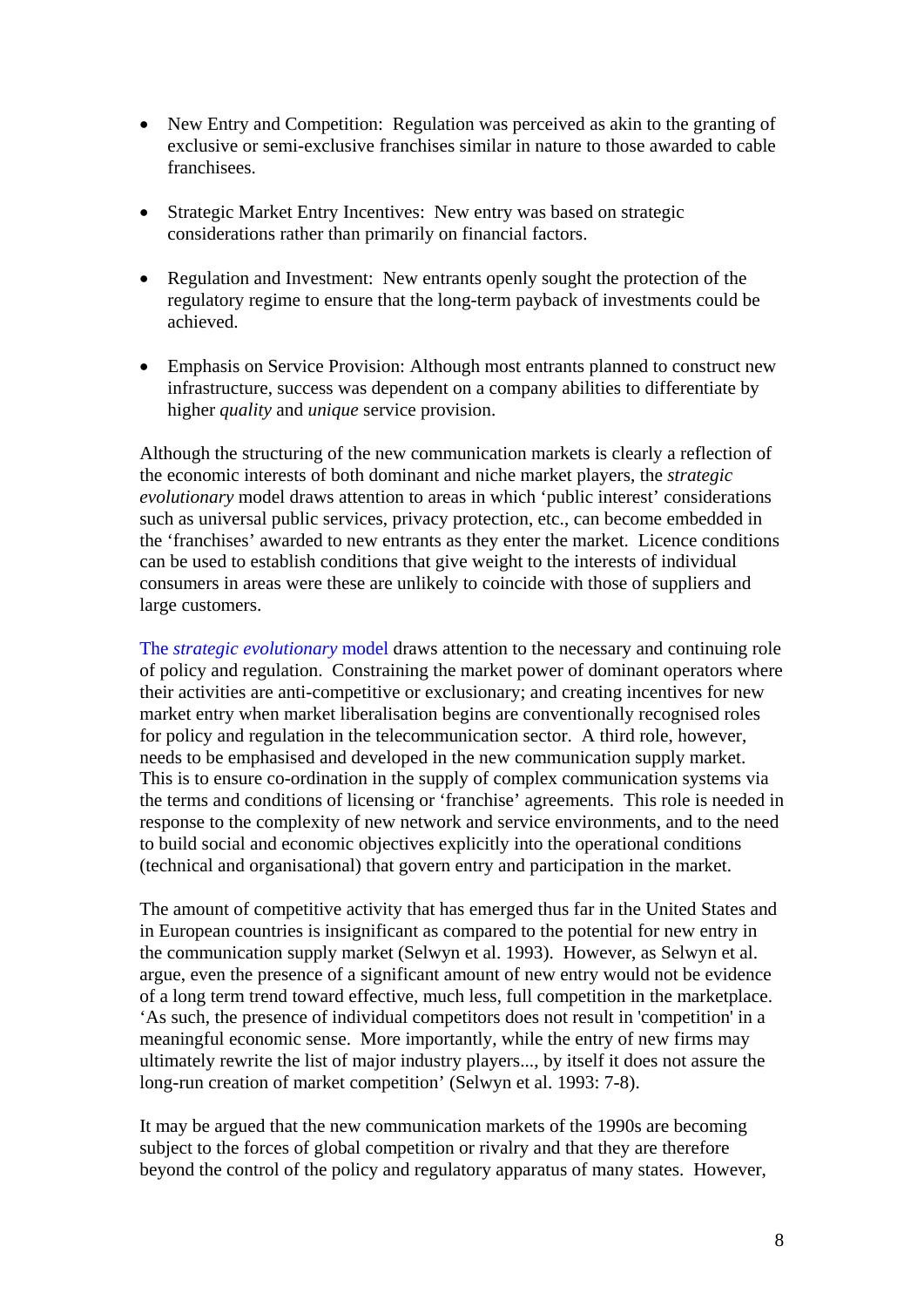since communication traffic ultimately originates and terminates within the boundaries of what we understand as the nation state it is reasonable to seek ways to ensure that the policy and regulatory apparatus is used to shape the design of national markets in the interests of social and economic goals that are more broadly defined than those of major supplier and user stakeholders.

#### 4.0 *Policy and Regulatory: The Co-Evolution of Technologies and Markets*

The co-evolution of markets and communication and information technologies raises issues about both the technical design and architectures of networks and the design of policies and regulations. These include the sustainability of competition, the prospects of stakeholders in global markets (as well as their national home markets) and their capabilities to generate continuous innovation. How will the pieces of the puzzle - dynamic and sustainable technological innovation *and* competitiveness in national and international markets - fit together? Indeed, how will these pieces of the puzzle fit together with social policy issues?

Governments are being exhorted by private sector stakeholders to put the conditions in place to stimulate innovation and to allow competition to flourish. On the one hand, they argue the need to dislodge the traditional monopoly players. On the other, however, there is the need to ensure that competition does not erode resources for innovation and social and economic experimentation. The fact that these issues are interlinked is recognised at the level of policy rhetoric and exhortation. We find, for example, numerous references to the information 'poor' and the information 'rich' in the formal rhetoric of policy documents on national and global information infrastructures (Group of Prominent Persons, 1994; Gore 1995). Nevertheless, there is a missing element in the puzzle. This is the absence of a consensus on how to bring about the innovations in policy and regulation that are needed in the face of market liberalisation.

Changes in policy or regulation that affect the technical design of networks invariably are uncoupled from those changes in policy that affect the long term structure of markets and the process of competition (costs, prices, etc.). Studies of technical change and innovation have yielded useful insights in this context. Market failure and tendencies toward monopolistic or oligopolistic markets are not inherently bad; they are the very essence of the stimulus to innovation (Metcalfe 1993). However, policies and regulations addressed to issues of market failure need to be coupled directly with those aimed at stimulating the innovative capabilities and the creativity of existing and new supplier stakeholders as well as the many smaller businesses and consumers.

The missing element in the 'information highway' evolutionary puzzle is a focus on the creation of policy and regulatory institutions that can address innovation, competition and social policy issues together. Historical and current experience show that the conditions under which interconnection of networks is achieved are central to the ways markets evolve (Arnbak et al. 1994). To achieve, what Noam (1994) has called a 'system of systems', policy makers will need to take responsibility for creating new incentives in the marketplace. New institutions of policy and regulation will be needed to ensure both that anti-competitive practices are curtailed *and* that actions are taken to stimulate the creativity of suppliers and users.<sup>5</sup>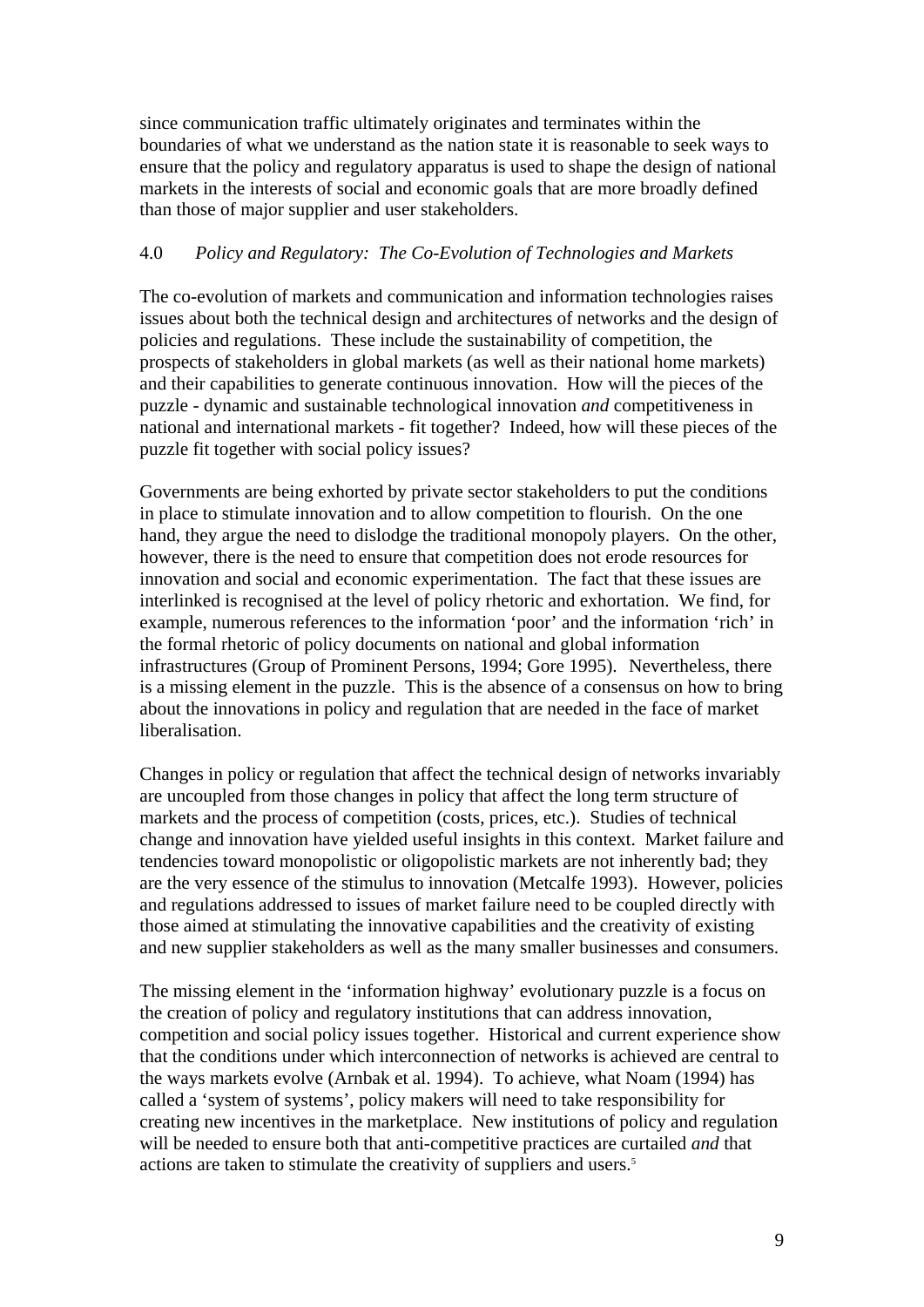The interconnection issue can provide a focus for creative institution building on a national (or regional basis). Incentives for investment, the wider geographical distribution, accessibility and affordability of services, and for specialised and other services to meet social and regional requirements could be addressed via the creative use of interconnection policies and practices. Creative policies and practices along these lines will require that political resources be focused on this issue as a matter of the highest priority. It will also bring fears of the rise of a labyrinthine centralised regulatory apparatus. These fears can be countered by showing that a concentration of resources in this area could reduce the need for other forms of regulation that are proving increasingly ineffective in a market populated by many suppliers.

Failure to engage public policy and regulatory resources in this way may bring short term benefits for some of the stakeholders on the supply and user sides of the new communication market, but these benefits will be short-lived as markets continue to evolve. David Ricardo suggested in 1810 that 'where there is free competition, the interests of the individual and that of the community are *never* at variance'. Incontrovertible evidence that 'information highway' markets are not *free* exists, however, both because of the history of public policy measures and because of the need for non-market forms of co-ordination of complex networks. As the coevolution of technologies and markets continues, the need for policy and regulatory innovations will continue too. Policy and regulation will need to address three issues: constraining the market power of dominant operators; creating incentives for new market entry; *and* c) introducing innovative ways to respond to the need for technical and market co-ordination to achieve both social and economic goals.

The predominant characteristics of policy and regulation that are emerging in the 1990s are inadequate to ensure that information infrastructures will be accessible and affordable. They will not maximise the potential for participation in the information society of the twenty-first century. There is a need to focus scarce regulatory and policy resources in key areas of network and organisational design and this is not a sign of the withering away of regulation. The *strategic evolutionary* model points to the fact that, increasing choice and diversity in services and downward pressure on some prices is complemented by cost increases associated with the need to recover co-ordination costs and by exclusionary tactics employed by suppliers as they engage in new market monopolisation strategies.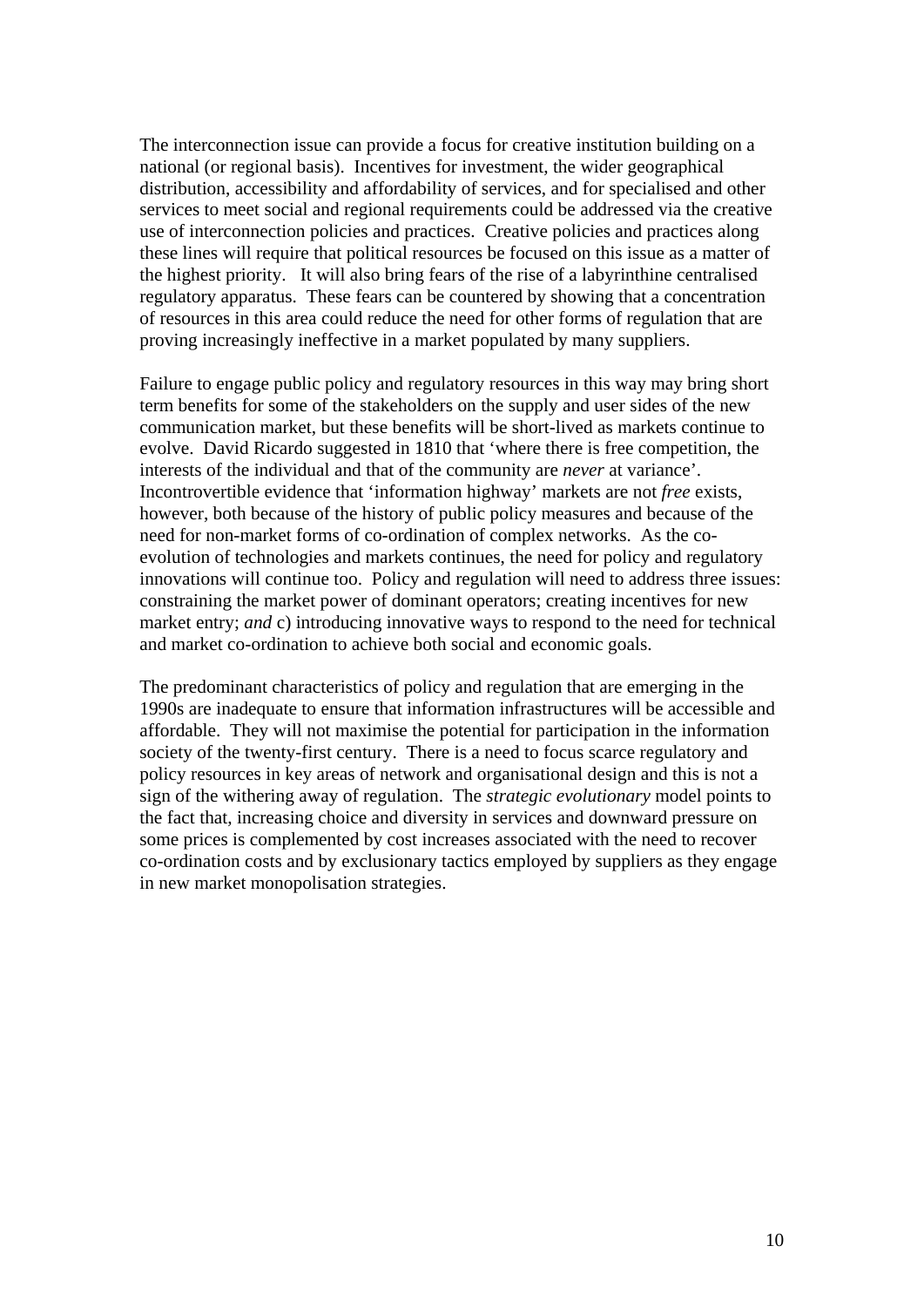#### **Notes:**

- 1. These arguments are developed in Mansell and Silverstone (1995 forthcoming).
- 2. Franchising has come to account for an increasingly large element of economic activity, particularly in the United States and the United Kingdom. Franchising can be seen to apply equally to fast food (e.g. MacDonalds, Burger King and Pizza Hut) as to retailing (e.g. Benneton, Body Shop) and specialist services (e.g. Kwik-Fit Exhausts and Pronta-print). The 'franchise' metaphor is not new to telecommunications. Charles Jonscher and others have argued a similar case with respect to early phases of liberalisation in the British market.
- 3. Interviews were conducted by Andreas Credé, Doctoral Candidate, Science Policy Research Unit, University of Sussex, with 14 companies active in the United Kingdom communication market over the period 23 March - 4 May 1994. With the exception of BT and Mercury, all the companies were recent entrants to the market. The selection of internationally owned infrastructure providers was drawn from the approximately 20 internationally owned companies active in the British market. The survey was designed to achieve reasonable geographical and market segment coverage. Views on the benefits and disadvantages of international competition in communication markets and the further liberalisation of national markets were obtained.
- 4. By January 1994, the Department of Trade and Industry in the United Kingdom had received 76 applications for new licenses and 35 had been issued. Twelve cable television companies were providing telecommunication services and 23 new licenses had been granted. The 12 companies offering services were mainly inward foreign investors.
- 5. This argument differs from Noam's observations about the effects of network 'tipping' as competition is introduced. His argument seems to suggest that markets more closely approximate the conditions of the full competition model. The strategic evolutionary model focuses more centrally on the articulation of new modes of monopolisation and their social and economic impact. See Noam (1991).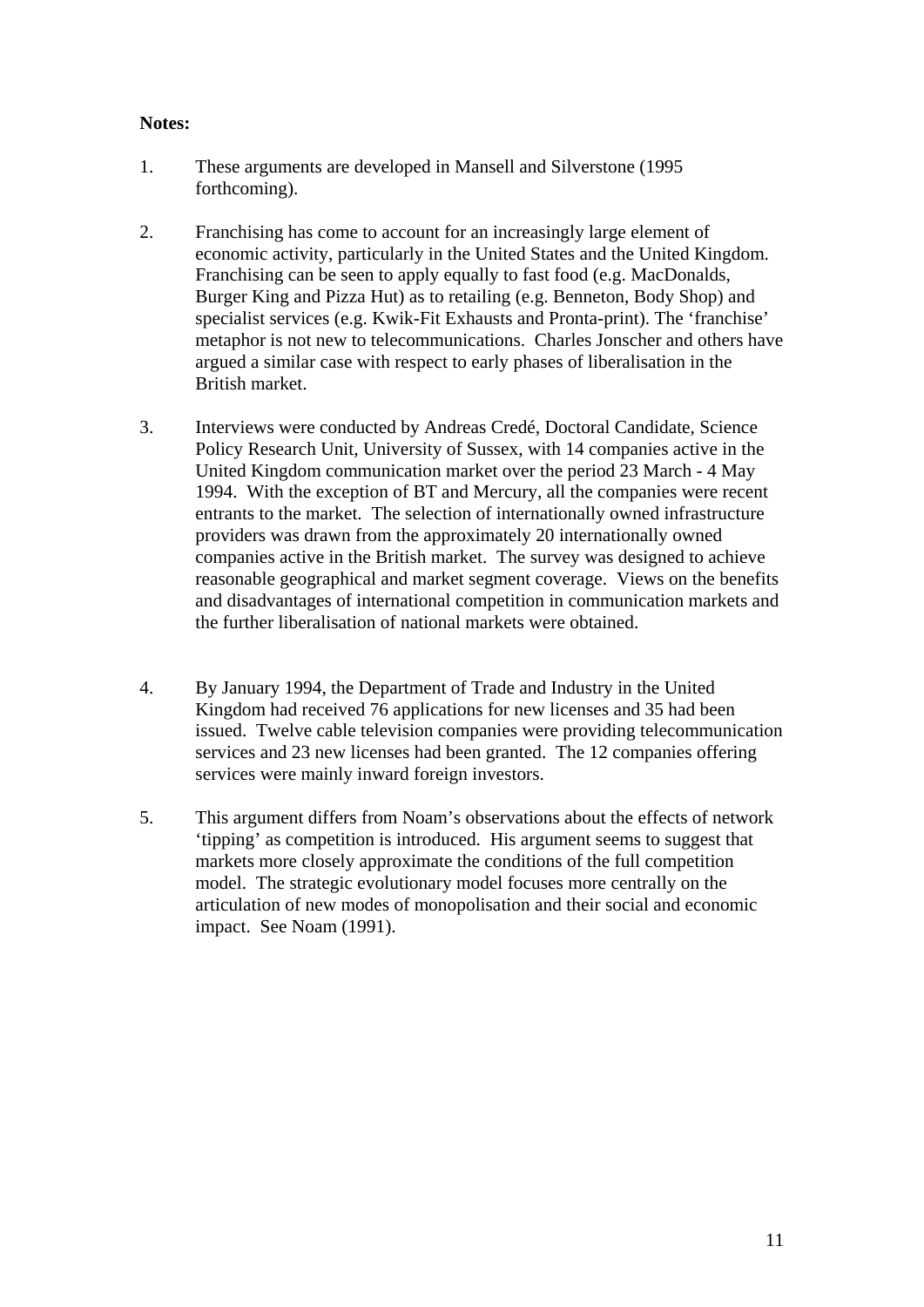#### **References:**

Arnbak, J., Mitchell, B., Neu, W., Neumann, K-H., and Vogelsang, I. (1994) 'Network Interconnection in the Domain of ONP, Final Report', Study for DG-XIII of the European Commission by Wissenschaftlishes Institut für Kommunikationsdienste (WIK) and The European-American Center for Policy Analysis, Bad Honnef, November.

Bernal, J. D. (1954) *Science in History*, London: Watts Press.

Calhoun, G. (1992) *Wireless Access and the Local Telephone Network*, Norwood MA: Artech House.

Freeman, C. and Soete, L. (1994) *Work for All or Mass Unemployment? Computerised Technical Change into the 21st Century*, London: Pinter Publishers.

Gibbons, M., Limoges, C., Nowotny, H., Schwartzman, S., Scott, P. and Trow, M. (1994) *The New Production of Knowledge: The Dynamics of Science and Research in Contemporary Societies*, London: Sage Publications.

Gore, A (1995) Notes for a Speech to the G7 Information Society Summit, Brussels, 25-26 February.

Group of Prominent Persons (1994) 'Europe and the Global Information Society: Recommendations to the European Council', Industrial Group of Prominent Persons, Brussels, (Bangemann Report), 26 May.

Innis, H. A. (1951) *The Bias of Communication*, Toronto: University of Toronto Press.

Lane, R. E. (1962) 'The Decline of Politics and Ideology in a Knowledgeable Society', *American Sociological Review*, 31, 649-62.

Mansell, R. (1993) *The New Telecommunications: A Political Economy of Network Evolution*, London: Sage Publications.

Mansell, R. and Credé, A. (1995 forthcoming) 'International Telecommunication Markets: Competition and 'Commodity' Supply', ENCIP (European Network for Communication and Information Perspectives) Research Report, Montpellier.

Mansell, R. and Silverstone, R. (Eds) (1995 forthcoming) *Communication by Design: The Politics of Information and Communication Technologies*, Oxford: Oxford University Press.

Metcalfe, J. S. (1993) 'The Economic Foundations of Technology Policy: Equilibrium and Evolutionary Perspectives', Final Version, Mimeo, University of Manchester, 92 pages.

Nelson, R. (1994) 'The Co-evolution of Technology, Industrial Structure, and Supporting Institutions', *Industrial and Corporate Change*, 3(1), 47-63.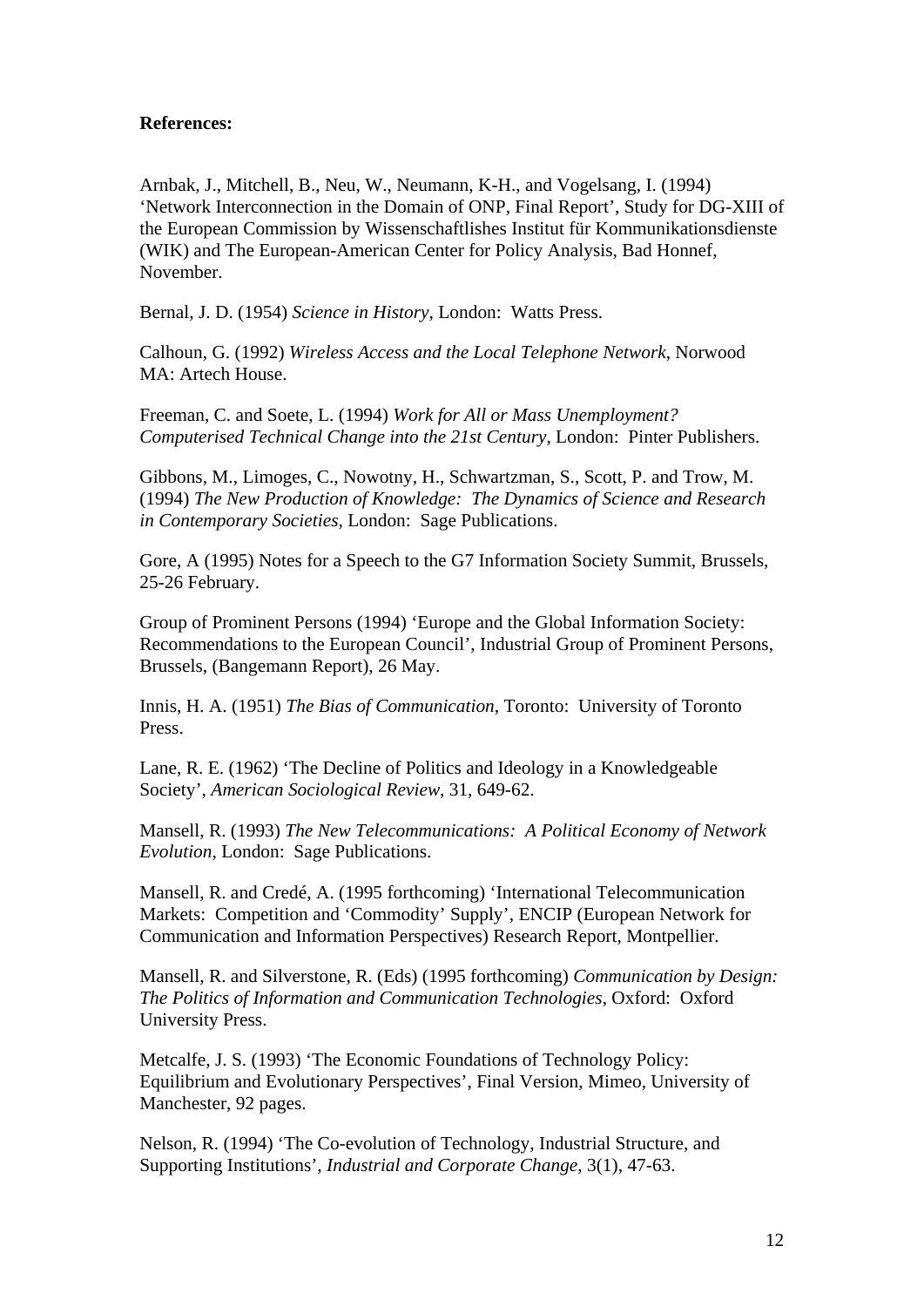Noam, E. M. (1991) 'Network Tipping and the Tragedy of the Common Network: A Theory for the Formation and Breakdown of Public Telecommunication Systems', *Communications & Strategies*, No. 1, 43-69.

Noam, E. M. (1994) 'Beyond Liberalization: From the Network of Networks to the System of Systems', *Telecommunications Policy*, 18(4), 286-94.

Polanyi, M. (1962) 'The Republic of Science, its Political and Economic Theory', unpublished lecture at Roosevelt University, Chicago.

Ricardo, D. (1810) *The High Price of Bullion*, cited in Stark, W. (1944) *The History of Economics in its Relation to Social Development*. New York: Oxford University Press, p. 24.

Selwyn, L. L., Townsend, D, and Keller, P. S. (1993) 'The Potential for Competition in the Market for Local Telephone Services', OECD, DSTI, ICCP, TISP (93)14, 23 November.